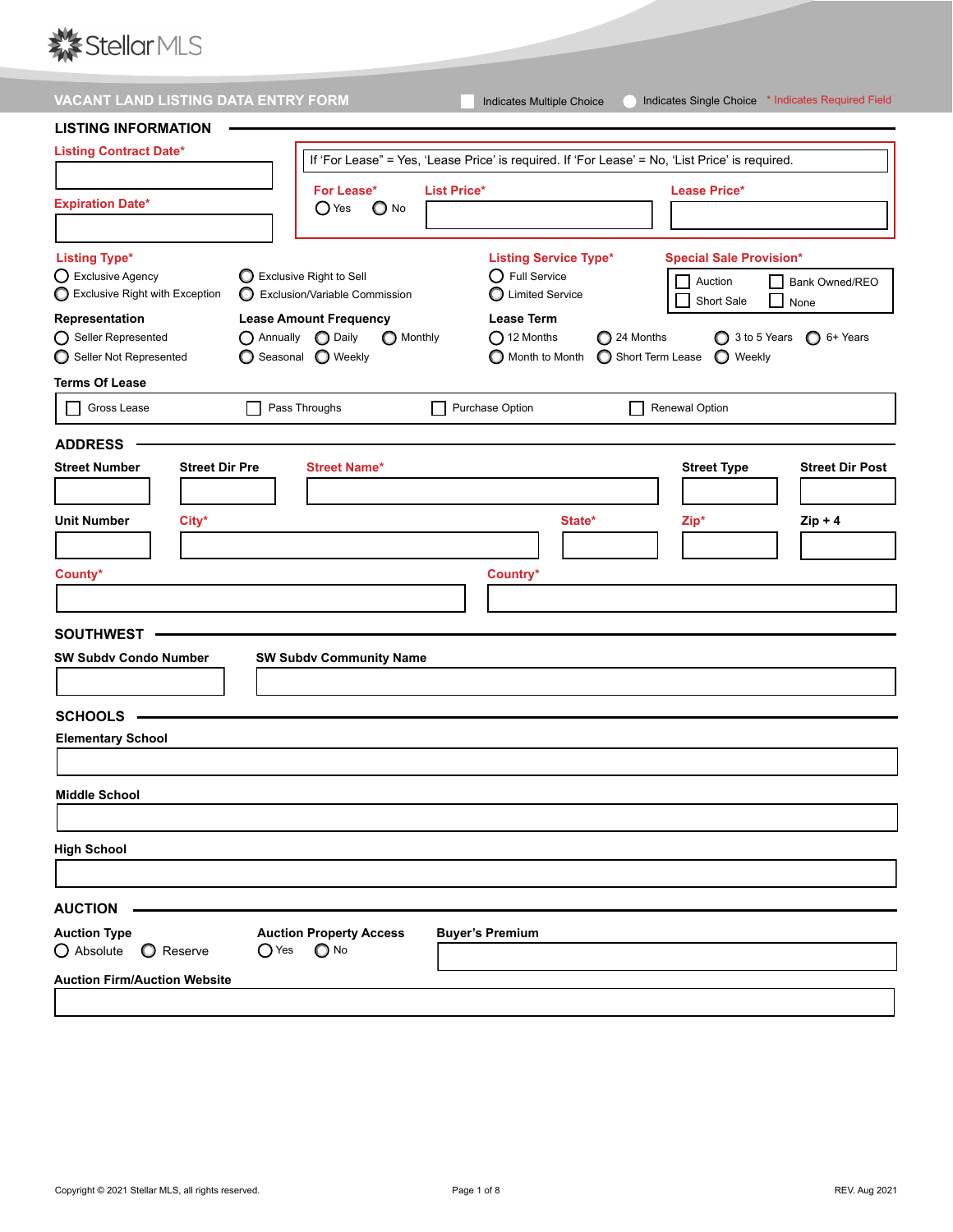| STELLAR MLS VACANT LAND LISTING DATA ENTRY FORM   Indicates Multiple Choice                                                                                                                                                                                                          |                                                                                                                                                                                                                                                        |                                                                                                                                                                                                                                                      |                                       | $\left( \ \right)$                                                                                                                                                                                                                          | Indicates Single Choice                                                                                                                                                                                                                                    | * Indicates Required Field                       |
|--------------------------------------------------------------------------------------------------------------------------------------------------------------------------------------------------------------------------------------------------------------------------------------|--------------------------------------------------------------------------------------------------------------------------------------------------------------------------------------------------------------------------------------------------------|------------------------------------------------------------------------------------------------------------------------------------------------------------------------------------------------------------------------------------------------------|---------------------------------------|---------------------------------------------------------------------------------------------------------------------------------------------------------------------------------------------------------------------------------------------|------------------------------------------------------------------------------------------------------------------------------------------------------------------------------------------------------------------------------------------------------------|--------------------------------------------------|
| <b>SITE INFORMATION</b>                                                                                                                                                                                                                                                              |                                                                                                                                                                                                                                                        |                                                                                                                                                                                                                                                      |                                       |                                                                                                                                                                                                                                             |                                                                                                                                                                                                                                                            |                                                  |
| <b>Current Use*</b><br>◯ Billboard Site<br><b>Business</b><br>O<br>Landfill<br>O<br>Livestock<br><b>O</b> Poultry<br>Ranch<br><b>O</b> Tree Farm                                                                                                                                     | Cattle<br>Mixed Use<br>Residential<br>Unimproved Land<br>Well Field                                                                                                                                                                                    | Commercial<br>Mobile Home<br>Row Crops                                                                                                                                                                                                               | Farm<br>O<br>O<br>Nursery<br>Sod Farm | Fishery<br>Orchard<br>Subdivision                                                                                                                                                                                                           | Horses<br>Other<br>O<br>Timber                                                                                                                                                                                                                             | Industrial<br>Pasture<br><b>Trans/Cell Tower</b> |
| <b>Front Exposure</b><br><b>O</b> North<br>$\bigcirc$ East                                                                                                                                                                                                                           | ◯ Northeast                                                                                                                                                                                                                                            | Northwest<br>◯ South<br>O                                                                                                                                                                                                                            | Southeast<br>O                        | Southwest<br>O                                                                                                                                                                                                                              | Undetermined                                                                                                                                                                                                                                               | ◯ West                                           |
| Easements<br>O All Sides<br>◯ East Side<br>O Pipelines                                                                                                                                                                                                                               | Electric Lines<br>$\bigcirc$ Prescriptive Right of Way                                                                                                                                                                                                 | Environmental<br>Preservation                                                                                                                                                                                                                        | Ingress/Egress<br>South Side          | C Less Easement<br>O<br>Subject to Easement                                                                                                                                                                                                 | North Side<br>O<br>$\circ$<br><b>Water Rights</b>                                                                                                                                                                                                          | $\mathbf{\mathbf{O}}$ Other<br>◯ West Side       |
| Farm Type                                                                                                                                                                                                                                                                            |                                                                                                                                                                                                                                                        |                                                                                                                                                                                                                                                      |                                       |                                                                                                                                                                                                                                             |                                                                                                                                                                                                                                                            |                                                  |
| Aquaculture<br>Horse                                                                                                                                                                                                                                                                 | Cattle<br>Livestock                                                                                                                                                                                                                                    | Chicken<br>Nursery                                                                                                                                                                                                                                   | Citrus<br>Other                       | Crops<br>Sod                                                                                                                                                                                                                                |                                                                                                                                                                                                                                                            | Hogs<br>Timber                                   |
| <b>Road Frontage</b>                                                                                                                                                                                                                                                                 |                                                                                                                                                                                                                                                        |                                                                                                                                                                                                                                                      |                                       |                                                                                                                                                                                                                                             |                                                                                                                                                                                                                                                            |                                                  |
| <b>Business District</b><br>Highway<br>Other                                                                                                                                                                                                                                         | <b>City Street</b><br>Interchange<br>Private Road                                                                                                                                                                                                      | <b>County Road</b><br>Interstate<br>State Road                                                                                                                                                                                                       |                                       | Divided Highway<br>Main Thoroughfare<br>Turn Lanes                                                                                                                                                                                          | Easement<br>None                                                                                                                                                                                                                                           |                                                  |
| <b>Lot Features</b>                                                                                                                                                                                                                                                                  |                                                                                                                                                                                                                                                        |                                                                                                                                                                                                                                                      |                                       |                                                                                                                                                                                                                                             |                                                                                                                                                                                                                                                            |                                                  |
| Brownfield<br>Compact Soil<br>Demucked<br><b>Fish Breeding Ponds</b><br><b>Historic District</b><br>Interior Lot<br>Mountainous<br>On Golf Course<br>Railroad<br>Rural<br><b>Street Brick</b><br><b>Street Private</b><br>Unincorporated<br>Zero Lot Line<br><b>Other Structures</b> | <b>Buildable</b><br><b>Conservation Area</b><br>Drainage Canal<br>Flag Lot<br><b>Hunting Lease</b><br>Irregular Lot<br>Near Golf Course<br>Other<br>Reclaimed Land<br>Seaport<br>Street Dead-End<br><b>Street Unpaved</b><br>Urban<br>Zoned For Horses | <b>Central Business District</b><br>Corner Lot<br>Environmental Restricted Area<br><b>Flood Plain</b><br>In City Limits<br>Key Lot<br>Near Marina<br>Out Parcel<br><b>Retention Areas</b><br>Sidewalks<br><b>Street Lights</b><br>Suburb<br>Wetlands |                                       | Cleared<br>Cul-De-Sac<br>Filled<br>Greenbelt<br>In County<br>Level/Flat<br>Near Public Transit<br>Oversized Lot<br><b>Retention Pond</b><br><b>Special Taxing District</b><br>Street One Way<br><b>Tip Lot</b><br><b>Wildlife Sanctuary</b> | <b>Curb and Gutters</b><br>Fire Hydrant<br>Hilly<br><b>Industrial Park</b><br>May Need to be Filled<br>Near Railroad Siding<br>Pasture/Agriculture<br>Room For Pool<br><b>Stocked Fishing Ponds</b><br><b>Street Paved</b><br><b>Turn Around</b><br>Wooded | <b>Coastal Construction Control Line</b>         |
| Barn(s)                                                                                                                                                                                                                                                                              | Billboard                                                                                                                                                                                                                                              | Corral(s)                                                                                                                                                                                                                                            |                                       | Finished RV Port                                                                                                                                                                                                                            | Greenhouse                                                                                                                                                                                                                                                 |                                                  |
| Other                                                                                                                                                                                                                                                                                | Utility                                                                                                                                                                                                                                                | Workshop                                                                                                                                                                                                                                             |                                       |                                                                                                                                                                                                                                             |                                                                                                                                                                                                                                                            |                                                  |
| <b>Barn Features</b>                                                                                                                                                                                                                                                                 |                                                                                                                                                                                                                                                        |                                                                                                                                                                                                                                                      |                                       |                                                                                                                                                                                                                                             |                                                                                                                                                                                                                                                            |                                                  |
| <b>Barn Apartment</b><br>Equipment<br>Horse Barn<br>Shed-Row                                                                                                                                                                                                                         | Barn Office<br>Feed Room<br>Hot Water<br>Tack Room                                                                                                                                                                                                     | Bathroom<br>Fly Spray System<br>None<br>Washrack                                                                                                                                                                                                     |                                       | <b>Block</b><br>Frame<br>Other                                                                                                                                                                                                              | <b>Center Aisle</b><br>Hay<br>Pole Barn                                                                                                                                                                                                                    |                                                  |
| <b>Horse Amenities</b>                                                                                                                                                                                                                                                               |                                                                                                                                                                                                                                                        |                                                                                                                                                                                                                                                      |                                       |                                                                                                                                                                                                                                             |                                                                                                                                                                                                                                                            |                                                  |
| 3/8 to 1/2 Mile Track<br>Gallop Track<br><b>Riding Ring</b><br><b>Track Irrigation System</b>                                                                                                                                                                                        | 5/8+ Mile Track<br>Horse Track<br>Round Pen<br><b>Turf Track</b>                                                                                                                                                                                       | Arena<br>None<br><b>Stables</b>                                                                                                                                                                                                                      |                                       | Equine Pool<br>Other<br><b>Starting Gate</b>                                                                                                                                                                                                | Eurocizer<br>Race Track<br><b>Track Access</b>                                                                                                                                                                                                             |                                                  |
| # of Paddocks/Pastures                                                                                                                                                                                                                                                               | # of Stalls                                                                                                                                                                                                                                            |                                                                                                                                                                                                                                                      |                                       |                                                                                                                                                                                                                                             |                                                                                                                                                                                                                                                            |                                                  |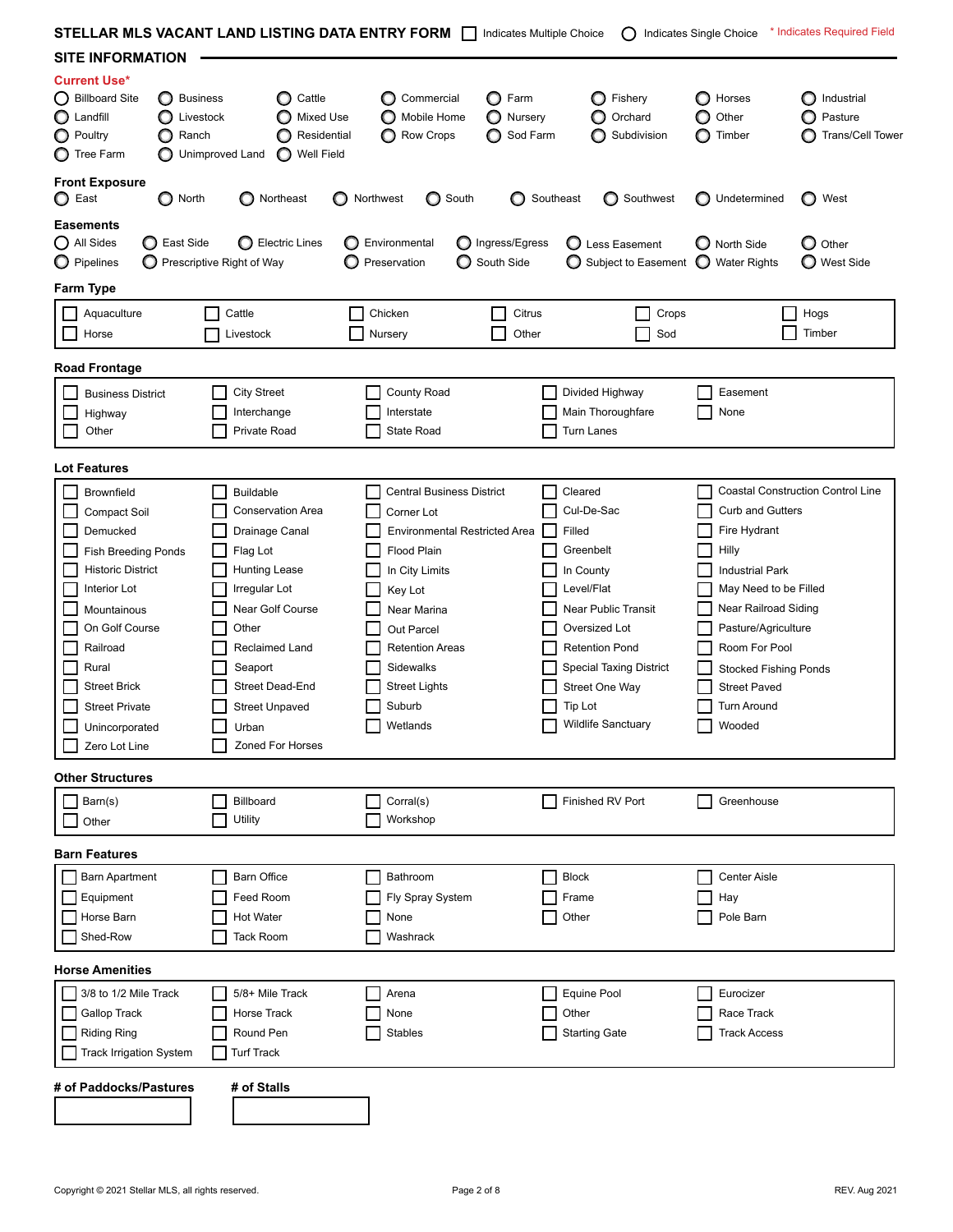| STELLAR MLS VACANT LAND LISTING DATA ENTRY FORM $\Box$ |                                  |                         | Indicates Multiple Choice     | ( )                          | * Indicates Required Field<br>Indicates Single Choice |  |
|--------------------------------------------------------|----------------------------------|-------------------------|-------------------------------|------------------------------|-------------------------------------------------------|--|
| <b>SITE INFORMATION</b>                                |                                  |                         |                               |                              |                                                       |  |
| <b>Current Adjacent Use</b>                            |                                  |                         |                               |                              |                                                       |  |
| Church                                                 | Commercial                       | Industrial              |                               | Mobile Home Park             | Multi-Family                                          |  |
| Park                                                   | Professional Office              | Residential             |                               | Retail                       | School                                                |  |
| Vacant                                                 |                                  |                         |                               |                              |                                                       |  |
| <b>Fences</b>                                          |                                  |                         |                               |                              |                                                       |  |
| Barbed                                                 | Board                            | <b>Boundary Fencing</b> |                               | Chain Link                   | <b>Cross Fenced</b>                                   |  |
| Electric                                               | Hedge                            | Masonry/Brick           |                               | Other                        | Partial                                               |  |
| Stone                                                  | Vinyl                            | Wire                    |                               | Wood                         |                                                       |  |
| <b>Security Features</b>                               |                                  |                         |                               |                              |                                                       |  |
| <b>Gated Community</b>                                 | Security Fencing/Lighting/Alarms |                         | <b>Security Lights</b>        | Security System Leased       | Security System Owned                                 |  |
| Utilities*                                             |                                  |                         |                               |                              |                                                       |  |
| <b>BB/HS Internet Available</b>                        | <b>BB/HS Internet Capable</b>    | Cable Available         |                               | Cable Connected              | <b>Electrical Nearby</b>                              |  |
| <b>Electricity Available</b>                           | <b>Fiber Optics</b>              | Fire Hydrant            |                               | Mini Sewer                   | Natural Gas Available                                 |  |
| Other                                                  | Phone Available                  | Private                 |                               | Propane                      | Public                                                |  |
| Sewer Available                                        | Sewer Connected                  | Sewer Nearby            |                               | Sprinkler Meter              | Sprinkler Recycled                                    |  |
| Sprinkler Well                                         | <b>Street Lights</b>             | <b>Telephone Nearby</b> |                               | <b>Underground Utilities</b> | <b>Utility Pole</b>                                   |  |
| <b>Water Available</b>                                 | Water Connected                  |                         | Water - Multiple Meters       | <b>Water Nearby</b>          |                                                       |  |
| Water*                                                 |                                  |                         |                               |                              |                                                       |  |
| Canal/Lake for Irrig.                                  | None                             | Private                 | Public                        | Well                         | Well Required                                         |  |
| Sewer*                                                 |                                  |                         |                               |                              |                                                       |  |
| None                                                   | <b>Private Sewer</b>             | <b>Public Sewer</b>     | Septic Needed                 | Septic Tank                  |                                                       |  |
| # of Wells                                             | # of Septics                     |                         |                               |                              |                                                       |  |
|                                                        |                                  |                         |                               |                              |                                                       |  |
|                                                        |                                  |                         |                               |                              |                                                       |  |
| <b>Other Equipment</b>                                 |                                  |                         |                               |                              |                                                       |  |
| <b>Feeding Stations</b>                                | Fuel Tank(s)                     | Generator               | Irrigation Equipment          | Livestock Equipment          | Satellite Dish<br><b>Loading Pens</b>                 |  |
| Vegetation                                             |                                  |                         |                               |                              |                                                       |  |
| Bamboo                                                 | <b>Fruit Trees</b>               | Mature Landscaping      | Oak Trees                     | Trees                        | Trees/Landscaped                                      |  |
| Wooded                                                 |                                  |                         |                               |                              |                                                       |  |
| <b>Road Surface Type*</b>                              |                                  |                         |                               |                              |                                                       |  |
| Asphalt                                                | <b>Brick</b>                     | Chip And Seal           | Concrete                      | $\Box$<br>Dirt               | Gravel                                                |  |
| Limerock                                               | Other                            | Paved                   | Unimproved                    |                              |                                                       |  |
| <b>Road Responsibility</b>                             |                                  |                         |                               |                              |                                                       |  |
| Deeded Easement                                        | Private Maintained Road          |                         | <b>Public Maintained Road</b> | Road Maintenance Agreement   |                                                       |  |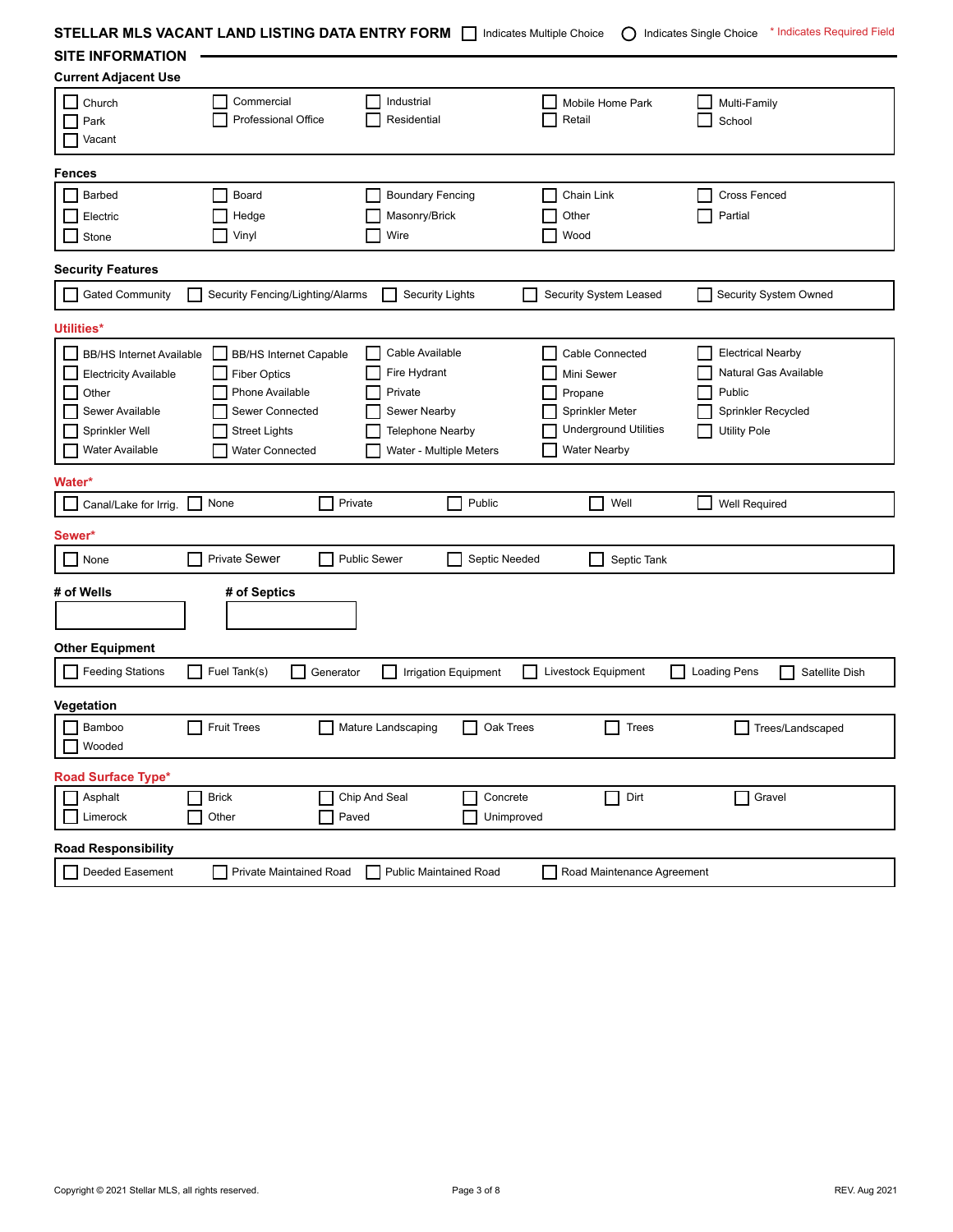| <b>STELLAR MLS VACANT LAND LISTING DATA ENTRY FORM <math>\Box</math></b> Indicates Multiple Choice $\Box$ Indicates Single Choice * Indicates Required Field |  |  |  |  |  |
|--------------------------------------------------------------------------------------------------------------------------------------------------------------|--|--|--|--|--|
|--------------------------------------------------------------------------------------------------------------------------------------------------------------|--|--|--|--|--|

| <b>WATER INFORMATION</b>                             | STELLAR MLS VACANT LAND LISTING DATA ENTRY FORM IS indicates Multiple Choice<br>() Indicates Single Choice<br>muicates Requireu Field                                                                                                                                                                                                                                                                                                                                                                                                                                                                                                                                           |                                                                                                 |
|------------------------------------------------------|---------------------------------------------------------------------------------------------------------------------------------------------------------------------------------------------------------------------------------------------------------------------------------------------------------------------------------------------------------------------------------------------------------------------------------------------------------------------------------------------------------------------------------------------------------------------------------------------------------------------------------------------------------------------------------|-------------------------------------------------------------------------------------------------|
| <b>Water Access*</b>                                 | <b>Water Access</b>                                                                                                                                                                                                                                                                                                                                                                                                                                                                                                                                                                                                                                                             |                                                                                                 |
| ◯ Yes<br>$(\ )$<br>No                                | Bay/Harbor<br>Beach - Access Deeded<br>Beach - Public<br>Bayou<br>Beach - Private<br><b>Brackish Water</b><br>Canal - Brackish<br>Canal - Freshwater<br>Canal - Saltwater<br>Creek<br>Freshwater Canal w/ Lift<br>Gulf/Ocean<br>□ Gulf/Ocean to Bay<br>Intracoastal Waterway<br>Lagoon/Estuary<br>to Saltwater Canal<br>  Lake - Chain of Lakes   Limited Access<br>Marina<br>Pond<br>Lake<br>River                                                                                                                                                                                                                                                                             |                                                                                                 |
| <b>Water View*</b><br>$\bigcirc$ Yes<br>$(\ )$<br>No | <b>Water View</b><br>Bay/Harbor - Full<br>Bay/Harbor - Partial<br>Bayou<br>Beach<br>Canal<br><b>Creek</b><br>Gulf/Ocean - Full<br>Gulf/Ocean - Partial<br>Gulf/Ocean to Bay<br>Intracoastal Waterway<br>Lagoon/Estuary<br>Lake - Chain of Lakes<br>Pond<br>Lake<br>Marina<br>River                                                                                                                                                                                                                                                                                                                                                                                              |                                                                                                 |
| <b>Water Extras*</b><br>◯ Yes<br>$()$ No             | <b>Water Extras</b><br>Assigned Boat Slip Boat Port<br>Boat Ramp - Private<br>Boathouse<br>Boats - None Allowed<br>Bridges - Fixed<br>Bridges-No Fixed Bridges<br>Davits<br>Dock - Composite<br>Dock - Concrete<br>Dock - Covered<br>Dock - Open<br>Dock - Slip 1st Come<br>Dock-Slip Deeded Off-Site<br>Dock-Slip Deeded On-Site<br>Dock - Wood<br>Dock w/Electric<br>Dock w/o Electric<br>Dock w/o Water Supply<br>Dock w/Water Supply<br>Fishing Pier<br>Lift<br>Lift - Covered<br>$\Box$ Lock<br>Minimum Wake Zone<br>No Wake Zone<br>Powerboats-None Allowed Private Lake Dues Req Riprap<br>Sailboat Water<br>Seawall - Concrete Seawall - Other<br><b>Skiing Allowed</b> |                                                                                                 |
| <b>Water Frontage*</b><br>() Yes<br>$(\ )$<br>No     | <b>Water Frontage</b><br>Footage<br>Bay/Harbor<br>Bayou<br>Footage<br>Beach - Private<br>Beach - Public<br>Footage<br>Brackish Water<br>Canal - Brackish<br>Footage<br>Canal - Freshwater<br>Canal - Saltwater<br>Freshwater Canal w/<br>Lift to Saltwater Canal<br>$\Box$ Creek<br>Footage<br>□ Gulf/Ocean<br>Footage<br>Gulf/Ocean to Bay<br>Footage<br>Intracoastal Waterway<br>Lagoon/Estuary<br>Lake<br>Lake - Chain of Lakes<br>Footage<br>Footage<br>  Marina<br>  Pond<br>River<br>Footage                                                                                                                                                                              | Footage<br>Footage<br>Footage<br>Footage<br>Footage<br>Footage<br>Footage<br>Footage<br>Footage |

## **Water Name(s)**

## **Additional Water Information**

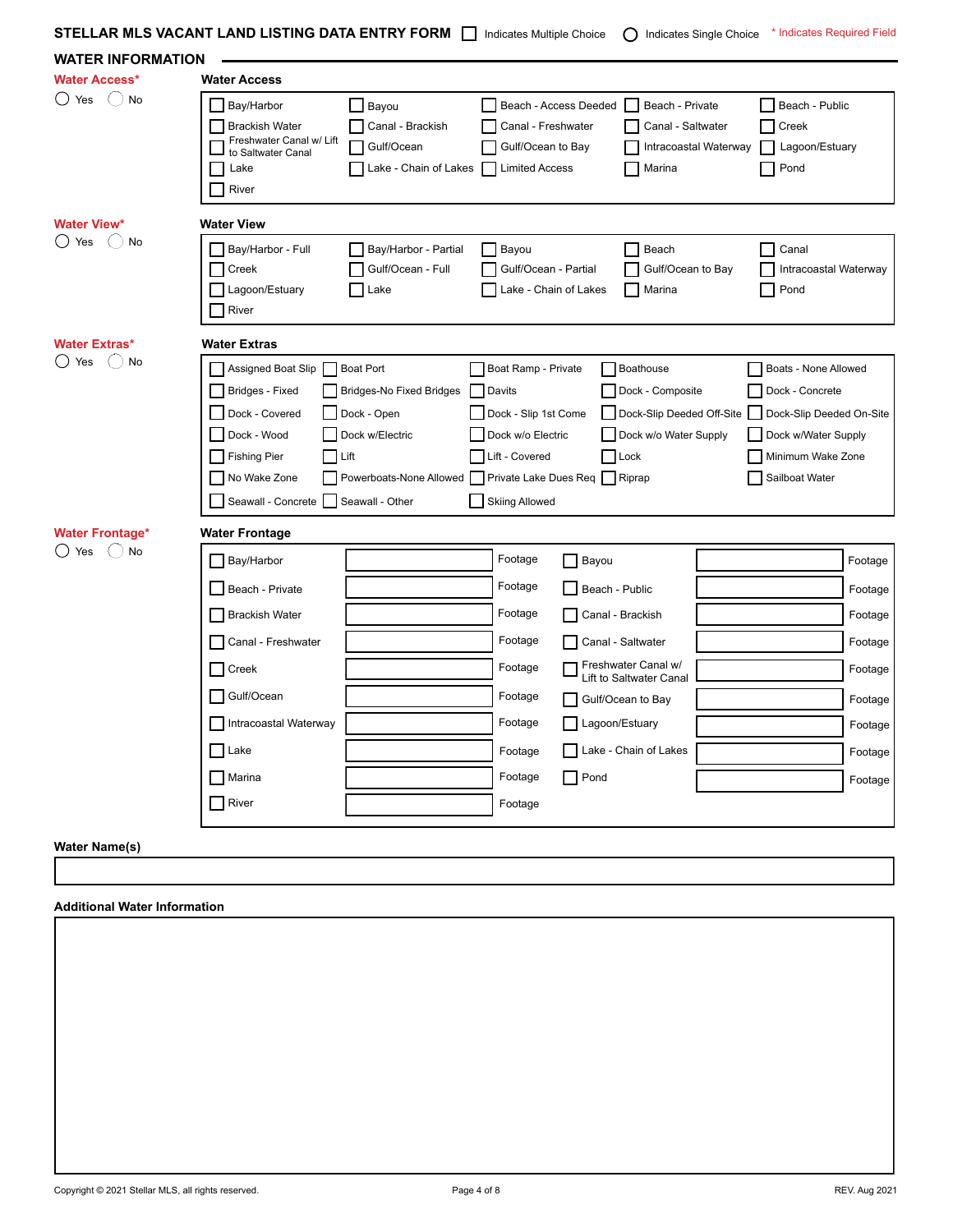**STELLAR MLS VACANT LAND LISTING DATA ENTRY FORM** Indicates Multiple Choice  $\bigcirc$  Indicates Single Choice \* Indicates Required Field

| <b>LEGAL</b>                                                                                                 |                                                       |                                                               |                                 |
|--------------------------------------------------------------------------------------------------------------|-------------------------------------------------------|---------------------------------------------------------------|---------------------------------|
| Tax ID (Parcel Number)*                                                                                      | Tax Year*                                             |                                                               | <b>Taxes (Annual Amount)*</b>   |
|                                                                                                              |                                                       |                                                               |                                 |
| <b>Additional Parcels*</b><br><b>Total Number of Parcels</b>                                                 |                                                       | Additional Tax IDs (Seperate additional Tax IDs with a comma) |                                 |
| $\bigcirc$ Yes<br>(<br>No                                                                                    |                                                       |                                                               |                                 |
|                                                                                                              |                                                       |                                                               |                                 |
| Zoning*                                                                                                      | <b>Zoning Compatible</b><br>$\bigcirc$ Yes<br>$()$ No |                                                               |                                 |
|                                                                                                              |                                                       |                                                               |                                 |
| <b>Legal Description*</b>                                                                                    |                                                       |                                                               |                                 |
|                                                                                                              |                                                       |                                                               |                                 |
|                                                                                                              |                                                       |                                                               |                                 |
|                                                                                                              |                                                       |                                                               |                                 |
| Section*                                                                                                     | Township*                                             |                                                               |                                 |
|                                                                                                              |                                                       |                                                               | Range*                          |
|                                                                                                              |                                                       |                                                               |                                 |
| Plat Book/Page*                                                                                              | <b>Block/Parcel*</b>                                  | Lot $#^*$                                                     | Alt Key/Folio                   |
|                                                                                                              |                                                       |                                                               |                                 |
| <b>Legal Subdivision Name*</b>                                                                               |                                                       | Subdivision #                                                 | <b>Subdivision Section #</b>    |
|                                                                                                              |                                                       |                                                               |                                 |
| <b>Complex/Community Name/NCCB</b>                                                                           |                                                       | <b>Census Tract</b>                                           | <b>Census Block</b>             |
|                                                                                                              |                                                       |                                                               |                                 |
|                                                                                                              |                                                       |                                                               |                                 |
|                                                                                                              |                                                       |                                                               |                                 |
| <b>LOT INFORMATION</b>                                                                                       |                                                       |                                                               |                                 |
| <b>Flood Zone Code*</b>                                                                                      | <b>Flood Zone Date</b>                                | <b>Flood Zone Panel</b>                                       | <b>Front Footage*</b>           |
|                                                                                                              |                                                       |                                                               |                                 |
|                                                                                                              |                                                       |                                                               |                                 |
| <b>Total Acreage*</b>                                                                                        |                                                       |                                                               |                                 |
| $\bigcirc$ 0 to less than 1/4<br>$($ 1/4 to less than 1/2<br>5 to less than 10<br>$\big)$ 10 to less than 20 | 1/2 to less than 1<br>20 to less than 50              | 1 to less than 2<br>50 to less than 100                       | 2 to less than 5                |
| 200 to less than 500<br>$\big)$ 500+ Acres                                                                   | Non-Applicable                                        |                                                               | 100 to less than 200            |
| <b>Lot Dimensions*</b>                                                                                       | Lot Size Square Footage*                              |                                                               | <b>Lot Size Acres*</b>          |
|                                                                                                              |                                                       |                                                               |                                 |
|                                                                                                              |                                                       |                                                               |                                 |
| <b>PARCEL -</b>                                                                                              |                                                       |                                                               |                                 |
| <b>AG Exemption</b><br><b>CDD</b>                                                                            | <b>Annual CDD Fee</b>                                 | <b>Future Land Use</b>                                        | <b>Planned Unit Development</b> |
| $O$ Yes $\Omega$ No<br>$\bigcirc$ Yes<br>$()$ No                                                             |                                                       |                                                               | $\bigcirc$ Yes<br>$\bigcirc$ No |
| <b>State Land Use Code</b>                                                                                   | <b>State Property Use Code</b>                        | <b>County Land Use Code</b>                                   | <b>County Property Use Code</b> |
|                                                                                                              |                                                       |                                                               |                                 |
|                                                                                                              |                                                       |                                                               |                                 |
| <b>OWNER</b>                                                                                                 |                                                       |                                                               |                                 |
| <b>Owner Name</b>                                                                                            |                                                       |                                                               | <b>Owner Phone</b>              |
|                                                                                                              |                                                       |                                                               |                                 |
| Ownership*<br>$\bigcirc$ Co-op                                                                               |                                                       |                                                               |                                 |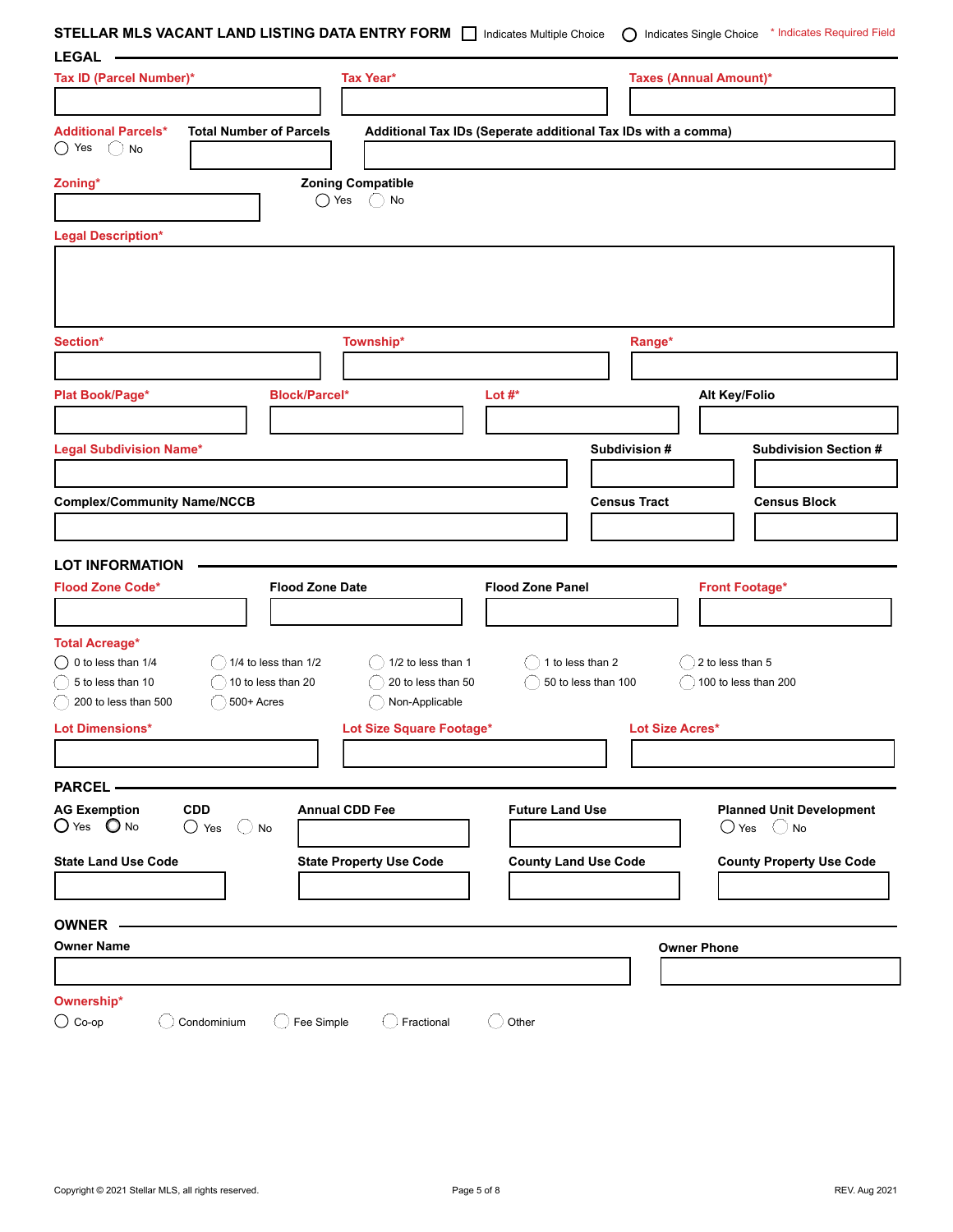| <b>ASSOCIATION INFORMATION</b>               |         | STELLAR MLS VACANT LAND LISTING DATA ENTRY FORM                            |          | Indicates Multiple Choice             | Indicates Single Choice<br>$\lambda$                         | * Indicates Required Field                                                 |
|----------------------------------------------|---------|----------------------------------------------------------------------------|----------|---------------------------------------|--------------------------------------------------------------|----------------------------------------------------------------------------|
| <b>HOA/Comm Assn</b><br>$\bigcirc$ Yes<br>No | () None | <b>HOA Fee Requirement</b><br>$(\ )$<br>Optional                           | Required | <b>HOA Fee</b>                        | <b>HOA Payment Schedule</b><br>Annually<br>$(\ )$<br>Monthly | Semi-Annually<br>Quarterly                                                 |
| <b>Condo Fee</b>                             |         | <b>Condo Fee Schedule</b><br>Monthly<br>Annual<br>Quarterly<br>Semi Annual |          | <b>Addtl Mo. Maint Fee</b>            | <b>Other Fees</b>                                            | <b>Other Fee Schedule</b><br>Monthly<br>Annual<br>Quarterly<br>Semi Annual |
| <b>Association/Manager Contact Name</b>      |         |                                                                            |          |                                       | <b>Association/Manager Contact Phone</b>                     |                                                                            |
|                                              |         |                                                                            |          |                                       |                                                              |                                                                            |
| <b>Association/Manager Email</b>             |         |                                                                            |          |                                       | <b>Association/Manager Website Address</b>                   |                                                                            |
|                                              |         |                                                                            |          |                                       |                                                              |                                                                            |
| Fee Includes                                 |         |                                                                            |          |                                       |                                                              |                                                                            |
| 24-hour Guard                                |         | Cable TV                                                                   |          | Common Area Taxes                     | <b>Community Pool</b>                                        | Electricity                                                                |
| <b>Escrow Reserves Fund</b>                  |         | <b>Fidelity Bond</b>                                                       |          | Gas                                   | Insurance                                                    | Internet                                                                   |
| Maintenance Exterior                         |         | Maintenance Grounds                                                        |          | Maintenance Repairs                   | Manager                                                      | None                                                                       |
| Other                                        |         | Pest Control                                                               |          | Pool Maintenance                      | Private Road                                                 | <b>Recreational Facilities</b>                                             |
| Security                                     |         | Sewer                                                                      |          | Trash                                 | Water                                                        |                                                                            |
| <b>Association Amenities</b>                 |         |                                                                            |          |                                       |                                                              |                                                                            |
| Airport/Runway                               |         | <b>Basketball Court</b>                                                    |          | <b>Boat Slip</b>                      | Cable                                                        | Clubhouse                                                                  |
| Dock                                         |         | Elevators                                                                  |          | <b>Fence Restrictions</b>             | <b>Fitness Center</b>                                        | Gated                                                                      |
| Golf Course                                  |         | Handicap Modified                                                          |          | Horse Stables                         | Laundry                                                      | Lobby Key Required                                                         |
| Maintenance                                  |         | Marina                                                                     |          | Optional Additional Fees              | Other                                                        | Park                                                                       |
| Pickleball Court(s)                          |         | Playground                                                                 |          | Pool                                  | Private Boat Ramp                                            | Raquet Ball                                                                |
| <b>Recreation Facilities</b>                 |         | Sauna                                                                      |          | Security                              | Shuffleboard Court                                           | Spa/Hot Tub                                                                |
| Storage                                      |         | Tennis Court(s)                                                            |          | Trails                                | <b>Vehicle Restrictions</b>                                  | <b>Wheelchair Access</b>                                                   |
|                                              |         |                                                                            |          |                                       |                                                              |                                                                            |
| <b>Community Features</b>                    |         |                                                                            |          |                                       |                                                              |                                                                            |
| <b>Activity Core/Center</b>                  |         | Airport/Runway                                                             |          | Association Recreation - Lease        | Association Recreation - Owned                               | Beach Area                                                                 |
| <b>Community Boat Ramp</b>                   |         | Curbs                                                                      |          | <b>Deed Restrictions</b>              | Expressway                                                   | Fishing                                                                    |
| <b>Fitness Center</b>                        |         | <b>Gated Community</b>                                                     |          | Golf Carts OK                         | <b>Golf Community</b>                                        | <b>Handicap Modified</b>                                                   |
| Horse Stable(s)                              |         | Horses Allowed                                                             |          | Irrigation-Reclaimed Water            | No Truck/RV/Motorcycle Parking                               | $\blacksquare$ None                                                        |
| Park                                         |         | Playground                                                                 |          | Pool                                  | Public Boat Ramp                                             | Raquetball                                                                 |
| <b>Shopping Center</b>                       |         | Sidewalk                                                                   |          | <b>Special Community Restrictions</b> | Tennis Courts                                                | <b>Water Access</b>                                                        |
| Waterfront                                   |         | <b>Waterfront Complex</b>                                                  |          |                                       |                                                              |                                                                            |
| <b>Amenities w/Additional Fees</b>           |         |                                                                            |          |                                       |                                                              |                                                                            |
|                                              |         |                                                                            |          |                                       |                                                              |                                                                            |
|                                              |         |                                                                            |          |                                       |                                                              |                                                                            |
|                                              |         |                                                                            |          |                                       |                                                              |                                                                            |
| PETS -                                       |         |                                                                            |          |                                       |                                                              |                                                                            |
| <b>Pets Allowed</b>                          |         |                                                                            |          | <b>Number of Pets Allowed</b>         | <b>Pet Size</b>                                              | <b>Max Pet Weight</b>                                                      |
| <b>Breed Restrictions</b>                    |         | No                                                                         |          | $\overline{2}$<br>3<br>4              | Extra Large<br>Large                                         |                                                                            |
| Number Limit                                 |         | Size Limit                                                                 |          | 8<br>6                                | $(101 + Lbs.)$<br>(61-100 Lbs.)<br>Medium<br>Small           |                                                                            |
| Yes                                          |         |                                                                            |          |                                       | $(36-60$ Lbs.)<br>$(16-35$ Lbs.)                             |                                                                            |
|                                              |         |                                                                            | 9        | $\bigcup$ 10+                         | Very Small<br>(Under 15 Lbs.)                                |                                                                            |
| <b>Pet Restrictions</b>                      |         |                                                                            |          |                                       |                                                              |                                                                            |
|                                              |         |                                                                            |          |                                       |                                                              |                                                                            |
|                                              |         |                                                                            |          |                                       |                                                              |                                                                            |
|                                              |         |                                                                            |          |                                       |                                                              |                                                                            |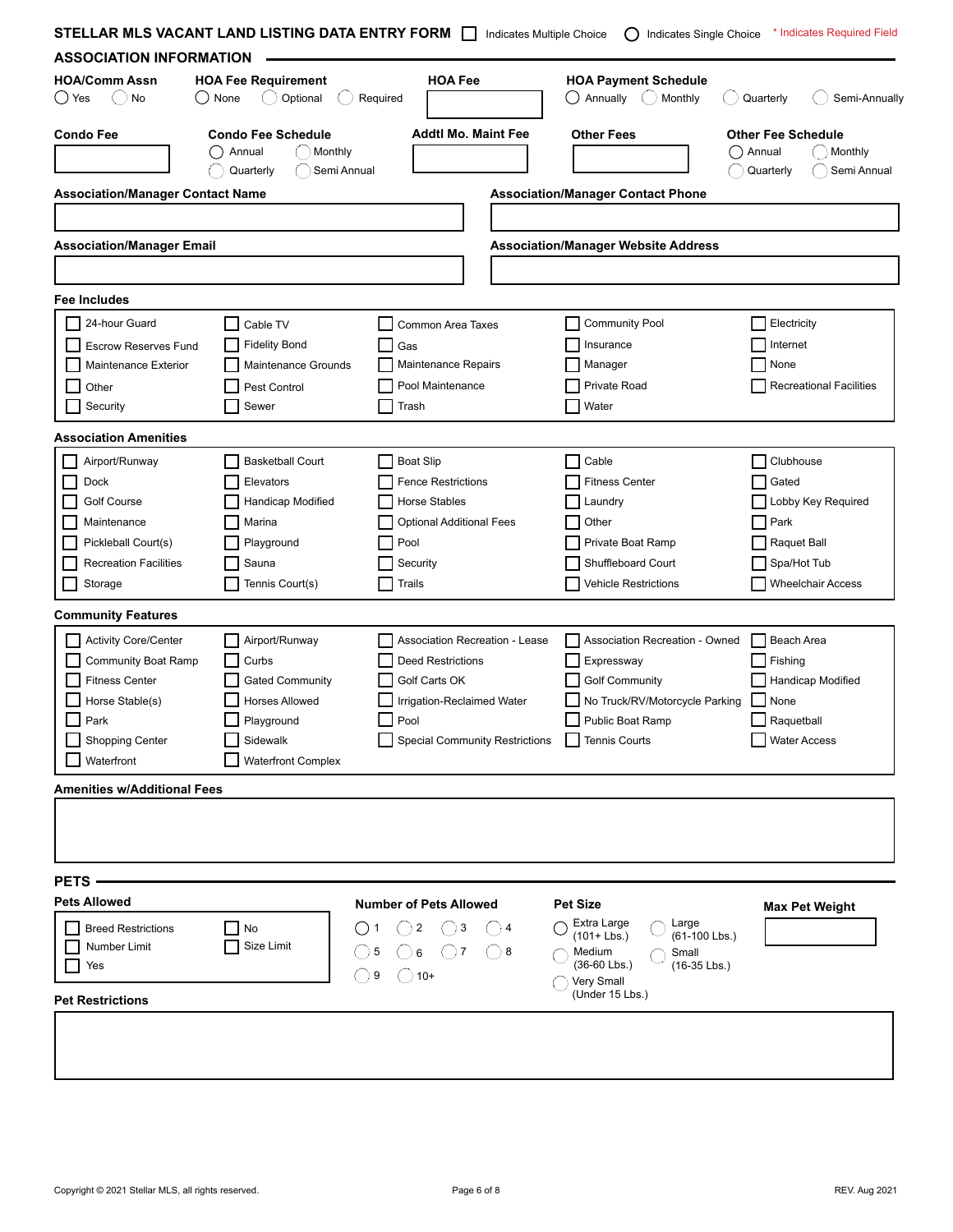**STELLAR MLS VACANT LAND LISTING DATA ENTRY FORM** Indicates Multiple Choice  $\bigcirc$  Indicates Single Choice \* Indicates Required Field **REALTOR INFORMATION**

|  |  | <b>KEALIUK INFUKWAIIUN</b> |  |
|--|--|----------------------------|--|
|  |  |                            |  |

| <b>Financing Available</b>                                             |                                    |                                   |                                                         |                               |
|------------------------------------------------------------------------|------------------------------------|-----------------------------------|---------------------------------------------------------|-------------------------------|
| Assumable<br>Lease Option                                              | Cash<br>Lease Purchase             | Conventional<br>Other             | Exchange/Trade<br><b>Private Financing</b><br>Available | FHA<br><b>Special Funding</b> |
| <b>USDA</b>                                                            | <b>TVA</b>                         |                                   |                                                         |                               |
| <b>Realtor Information</b>                                             |                                    |                                   |                                                         |                               |
| 3rd Party Approval Req                                                 | Applications in Process            | As-Is                             | Assoc Approval Required                                 | <b>Brochure Available</b>     |
| CDD Addendum Required                                                  | Confidentiality Letter Req         | <b>Contract for Deed</b>          | Corp Owned Relo                                         | <b>Currently Leased</b>       |
| Docs Available                                                         | <b>Engineering Report</b>          | Environ. Report Available         | Fannie Mae Approved Pilot                               | Fannie Mae Secured            |
| Floodway                                                               | Floor Plan Available               | Foreign Seller                    | In-Foreclosure                                          | Lease Restrictions            |
| Leasing Not Allowed                                                    | List Agent is Owner                | List Agent is Related to Owner    | Mtge - Owner Will Hold                                  | No Sign                       |
| Other                                                                  | <b>Owner Motivated</b>             | Owner Will Assist w/Closing Costs | Owner Will Consider Exchange<br>$\mathbf{L}$            | Owner Will Consider Financing |
| Phase I Environ. Report                                                | Phase II Environ. Report           | Potential for Zoning Change       | Pre-Foreclosure                                         | Remediation Accomplished      |
| Remediation in Progress                                                | Right of First Refusal             | Scrub Jay - Check w/County        | See Attachments                                         | Seller May Build              |
| Seller Must Build                                                      | Septic/Sewer Addm Req              | Short Term Rental Allowed         | $\sqcap$ Sign                                           | <b>Special Assessments</b>    |
| Subject to Approval                                                    | Subject to Zoning                  | <b>Survey Available</b>           | <b>Termite Bond/Warranty</b>                            | Title Insurance               |
| Will Sell 1 Lot                                                        | Will Subdivide                     | Zoning Grandfathered In           |                                                         |                               |
| <b>Realtor Information Confidential</b>                                |                                    |                                   |                                                         |                               |
| Bonus to Lease Office                                                  | Bonus to Selling Office            | Copy of Lease Available           | Go to Site                                              | □ In-Foreclosure              |
| Pre-Foreclosure                                                        |                                    |                                   |                                                         |                               |
| <b>Disclosures</b>                                                     |                                    |                                   |                                                         |                               |
|                                                                        |                                    |                                   |                                                         | Other                         |
| <b>Environmental Disclosure</b><br>Seller PropertyDisclosure Superfund | HOA/PUD/Condo Disclosure           | Land Sales Disclosure             | $\Box$ None                                             |                               |
|                                                                        |                                    |                                   |                                                         |                               |
| <b>AGENT/OFFICE</b>                                                    |                                    |                                   |                                                         |                               |
| List Agent ID*                                                         | <b>Agent Name and Information*</b> |                                   | <b>Office Name and Information*</b>                     |                               |
|                                                                        |                                    |                                   |                                                         |                               |
| List Agent 2 ID                                                        | <b>Agent Name and Information</b>  |                                   | <b>Office Name and Information</b>                      |                               |
|                                                                        |                                    |                                   |                                                         |                               |
|                                                                        |                                    |                                   |                                                         |                               |
| <b>List Team ID</b>                                                    | List Team Name                     |                                   |                                                         |                               |
|                                                                        |                                    |                                   |                                                         |                               |
| Interoffice Info                                                       |                                    |                                   |                                                         |                               |
|                                                                        |                                    |                                   |                                                         |                               |
|                                                                        |                                    |                                   |                                                         |                               |
| <b>SELLER'S PREFERRED CLOSING AGENT</b>                                |                                    |                                   |                                                         |                               |
| <b>Closing Agent Name</b>                                              |                                    |                                   | <b>Closing Company Name</b>                             |                               |
|                                                                        |                                    |                                   |                                                         |                               |
| <b>Email</b>                                                           |                                    | <b>Phone</b>                      | Fax                                                     |                               |
|                                                                        |                                    |                                   |                                                         |                               |
| <b>Street Number</b>                                                   | <b>Street Name</b>                 |                                   | <b>State</b>                                            |                               |
|                                                                        |                                    | City                              |                                                         | Zip                           |
|                                                                        |                                    |                                   |                                                         |                               |
| <b>COMPENSATION</b>                                                    |                                    |                                   |                                                         |                               |
| <b>Single Agent Comp*</b>                                              |                                    | Non Rep Comp*                     | <b>Trans Broker Comp*</b>                               |                               |
|                                                                        |                                    |                                   |                                                         |                               |
|                                                                        |                                    |                                   |                                                         |                               |
| <b>Bonus</b>                                                           | <b>Bonus Amount</b>                | <b>Bonus Expiration Date</b>      | <b>Dual/Variable Compensation*</b>                      |                               |
| ()Yes<br>) No                                                          |                                    |                                   | ()No<br>()Yes                                           |                               |